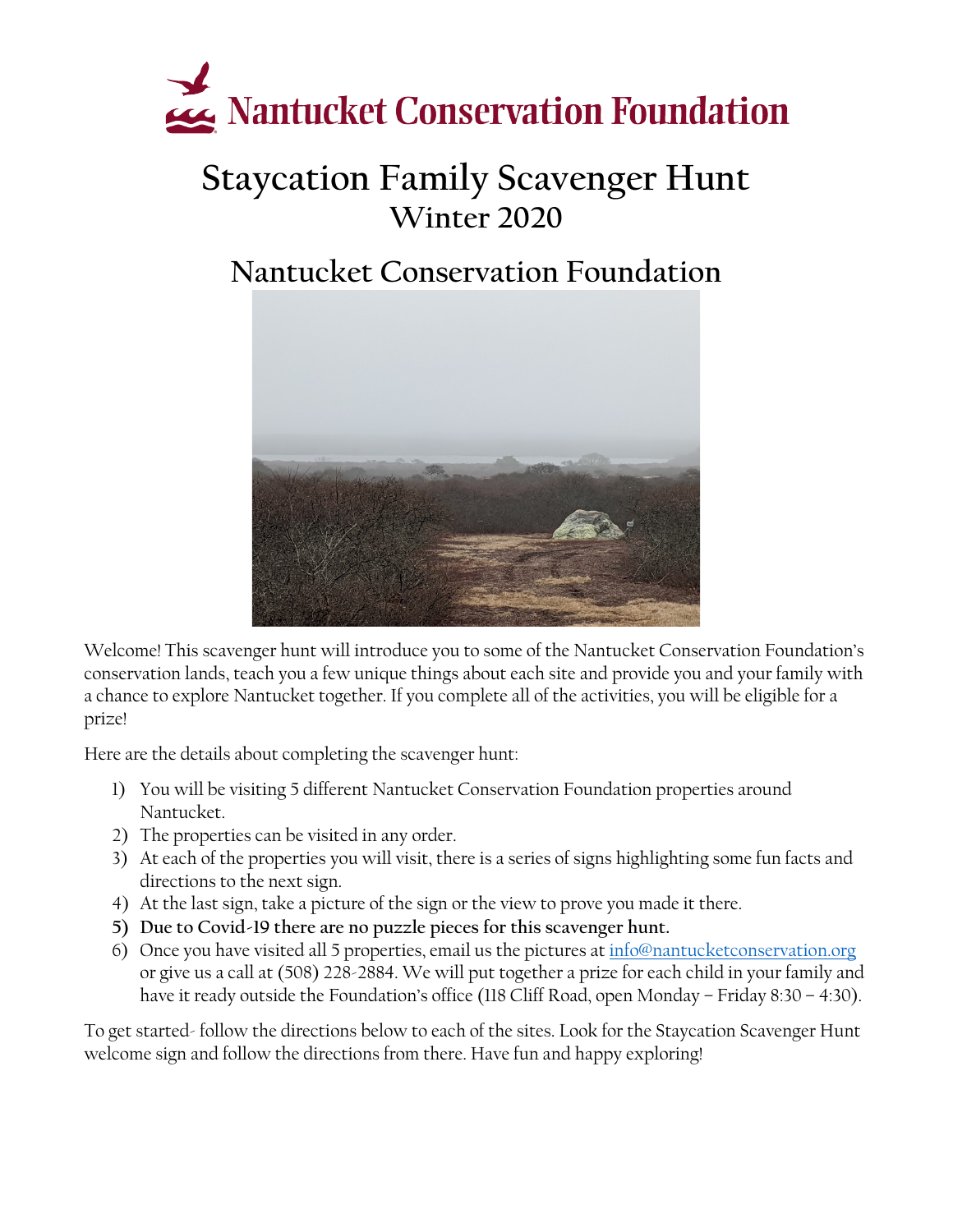

Squam Farm is a secluded, but beautiful property hidden in the forests on the East side of Nantucket. Walking the looping trails here allows you to see the former pastures, hardwood forests, and swampy hollows of what was known as the 'Nantucket Farm Belt'. This former farm has a long history with agriculture, most recently being the home to a managed sheep herd from 2005-2015. The sheep of Squam Farm were used in a grazing management research study for the Foundation and their impact on the landscape can still be seen, even if the sheep themselves have been moved off-island. Pastures in Squam are now maintained through rotational mowing by tractors. Together, Squam Farm and the adjacent Squam Swamp include 504 acres of protected land and hold some of the oldest trees on the island. Some trees are even 150 years old, which is ancient by Nantucket standards. Hardwoods like Tupelo, Hickory, Beech, Red Maple, and Sassafras all thrive in these richer soils deposited here by the glacier. The wet and swampy forests of Squam are home to many white tailed deer as seen by the crisscrossed game trails they leave behind. Enjoy your visit to this forested favorite and keep an eye out for wildlife!

**Directions:** From the Milestone Road Rotary, follow Milestone Road for approximately ¼ mile and turn left onto Polpis Road. Drive approximately 5 miles and take a left onto Quidnet Road. Take the first left onto a dirt road (unmarked, opposite several mailboxes) and follow this about a ½ mile to a fenced parking area on the right. Look for the Staycation Scavenger Hunt welcome sign in the red kiosk at the property entrance gate where the trail starts and follow the directions from here to the trail.

#### **PLEASE BE AWARE OF TICKS WHEN VISITING THIS PROPERTY AND CHECK YOURSELF AFTER VISITING**

**Here are some things to look for while at Squam Farm-- check off as many as you can find!**

- **\_\_\_ Deer tracks in the mud**
- **\_\_\_ A bird house**
- **\_\_\_ Fluffy seeds on a plant in the grassland**
- **\_\_\_ Soft green moss on the ground**
- **\_\_\_ A calling bird like a Blue Jay or Chickadee**
- **\_\_\_ A big green barn**
- **\_\_\_ A bird feather**
- **\_\_\_ An old fence**
- **\_\_\_ Gray-green lichen that grows on the branches of trees, called "Old Man's Beard"**
- **\_\_\_ Litter (we hope that you don't find any, but please collect and dispose of in the trash if you do- thank you!)**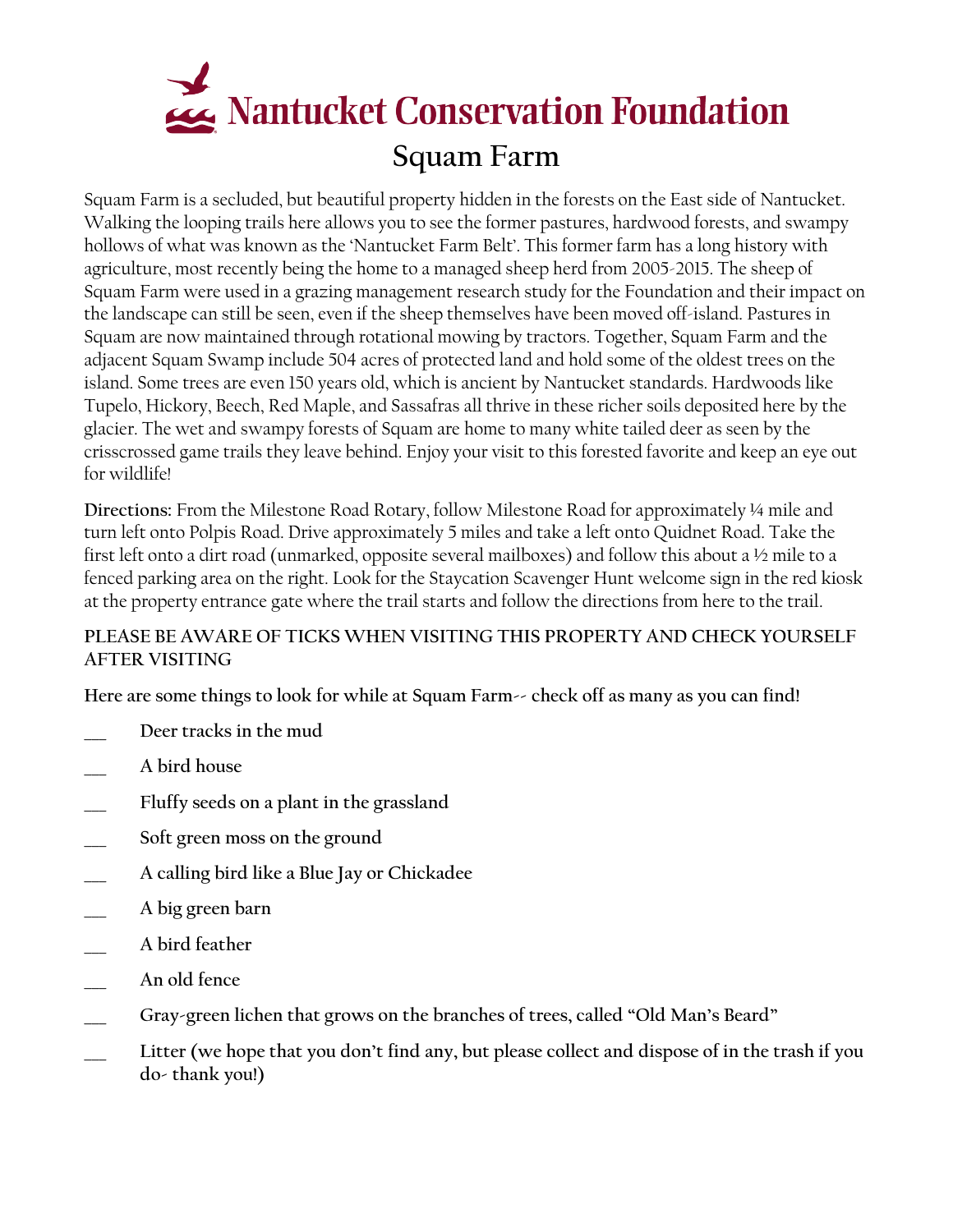

Tupancy Links is a favorite trail loop for the dog lovers of Nantucket and an example of how through our organization, one person's gift to this community can live on for generations. Originally home to the first golf course on the island opened in 1897, this property was bought by Oswald "Tup" Tupancy in the early 1950s. Being an avid golfer and a pro at the Sankaty Head Golf Course, Tup knew the value of wide open spaces like this. He was approached many times by real estate investors and developers who wanted to pay millions of dollars to build houses on parts of the land. Tup held his ground when faced with overdevelopment and instead wanted the land open for all Nantucketers to enjoy, regardless of the money they had. He donated the land to the Nantucket Conservation Foundation in the 1970s and 80s for this purpose and to protect this part of the island near where the original town of Sherburne was built. The land that remains is shaped by the history that kept it here and is used to grow grassland plants that help with restoration projects around the island.

**Directions:** From the start of the Madaket Road in Town, drive approximately 1 ¾ miles and take a right on Cliff Rd. Follow Cliff Rd. for 1/2 mile and take a left onto Washing Pond Rd. (Just past the water tower). Park in the lot on the right side of the road across from the water tower and look for the Staycation Scavenger Hunt sign to begin the trail.

#### **PLEASE BE AWARE OF TICKS WHEN VISITING THIS PROPERTY AND CHECK YOURSELF AFTER VISITING**

**Here are a few things to look for while you are at Norwood Farm- check off as many as you can find!**

- **\_\_\_ The water tower**
- **\_\_\_ Someone walking a dog**
- **\_\_\_ A big hawk flying around**
- **\_\_\_ A bench with a view**
- **\_\_\_ A tree standing by itself**
- **\_\_\_ Animal tracks along the path**
- **\_\_\_ The steeple of a church in the distance**
- **\_\_\_ Litter (we hope that you don't find any, but please collect and dispose of in the trash if you do- thank you!)**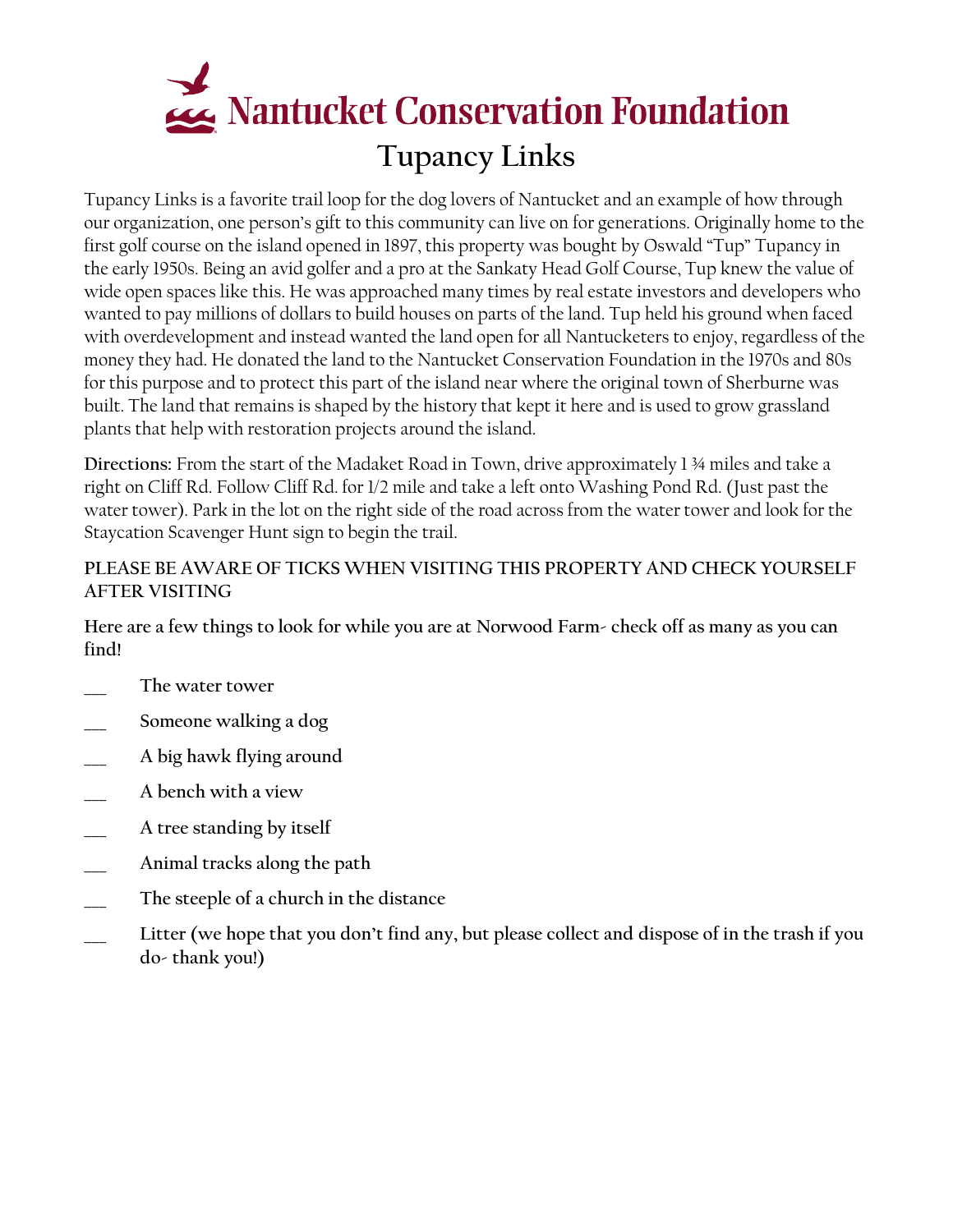

The Milestone Cranberry Bog is a large part of the agricultural history of Nantucket and a reminder of the practices that supported Nantucketers through trying times. According to maps and historic accounts, this area used to be a large shallow lake and kettle-hole swamp named Tashama by the Wampanoag and Gibbs Swamp by the English. Cranberries naturally grow in the swamps, bogs, and wet spots around Nantucket, but large-scale cranberry cultivation was developed on Cape Cod in 1816. The idea to bring this new cash crop to Nantucket was hatched as Nantucket's whaling industry was in sharp decline. The original bog to grow cranberries at Milestone was built by hand and horse cart starting in 1857. At 234 acres, this original bog was once the largest cranberry bog in the world. The bog was divided up and took its current shape over 150 years as technology improved and Nantucket's whaling era became a thing of the past. The Nantucket Conservation Foundation purchased the bogs in 1968 and we have been carrying on the cranberry growing tradition ever since. We transitioned to growing certified organic cranberries in 2018 and are proud to bring our crop to local and off-island vendors as well as display the hard work of our cranberry growers at our annual Cranberry Festival on the Saturday of Indigenous People's Day weekend in October.

**Directions:** From the Milestone Road Rotary, follow Milestone Road for 4 ½ miles to 220 Milestone Road on the left side. Once you take that left turn into 220 Milestone, the entrance to the parking area is straight through the red gate and 1/10 of a mile ahead and before the wire gate. Look for the Staycation Scavenger Hunt welcome sign at the red kiosk and follow the signs along the bog towards the Sankaty Head Lighthouse.

#### **PLEASE BE AWARE OF TICKS WHEN VISITING THIS PROPERTY AND CHECK YOURSELF AFTER VISITING**

**Here are a few things to look for while you are at Sanford Farm- check off as many as you can find!**

- **\_\_\_ Someone walking their dog**
- **\_\_\_ A cranberry vine**
- **\_\_\_ An old pump house building**
- **\_\_\_ Canada Geese honking in the bog**
- **\_\_\_ Animal tracks in the mud or sand**
- **\_\_\_ A flying bird**
- **\_\_\_ A ditch to bring water to the bogs**
- **\_\_\_ Litter (we hope that you don't find any, but please collect and dispose of in the trash if you do- thank you!)**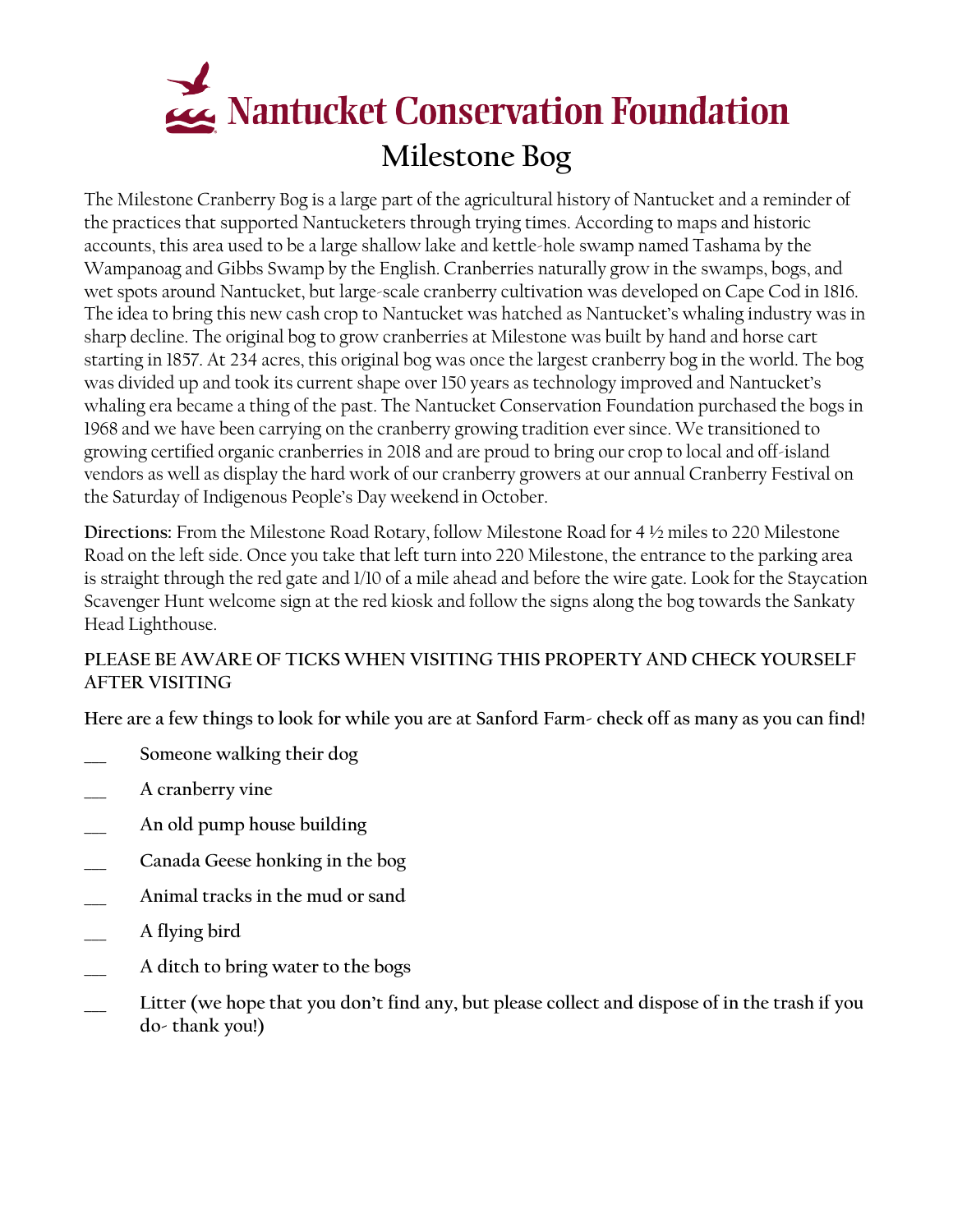

The Serengeti is a sprawling, open property along Milestone Rd. that looks like a scene right out of Africa. The expansive fields of this property were heavily grazed by thousands of sheep during the 1700s and 1800s. These herds of sheep ate all the woody plants and kept the area clear for wildflowers and other grasslands plant to thrive. The herds of sheep no longer roam the island and the property was overgrown by thick bushes and scrubland. Since 1998, our Land Management team has kept this overgrowth in check with strategic mowing and brush cutting to restore the grassland habitat that supports a wide range of plants and wildlife. Now when you walk this property, you can see long distances over the rolling ridges and shallow valleys of this glacial plain. You might even encounter one of our 'Serengeti Animals' that were built and painted by students and teachers at Nantucket High School and give anyone driving along Milestone Rd. the impression that they're on safari!

**Directions:** From the Milestone Road Rotary, follow Milestone Road for 3 miles until you see a stone post with a '4' on the left side of the road. This half circle parking area is the 4th Milestone Pulloff. Look for the red kiosk marking the trail head and follow the Staycation Scavenger Hunt signs from there.

#### **PLEASE BE AWARE OF TICKS WHEN VISITING THIS PROPERTY AND CHECK YOURSELF AFTER VISITING**

**Here are a few things to look for while you are at the Weaver Property-- check off as many as you can find!**

- **\_\_\_ A pitch pine cone**
- **\_\_\_ Fluffy seeds of a plant**
- **\_\_\_ Deer tracks along the trail**
- **\_\_\_ Rolling hills left by the glacier**
- **\_\_\_ A smooth rock**
- **\_\_\_ A flying bird**
- **\_\_\_ A dead tree standing by itself**
- **\_\_\_ Litter (we hope that you don't find any, but please collect and dispose of in the trash if you do- thank you!)**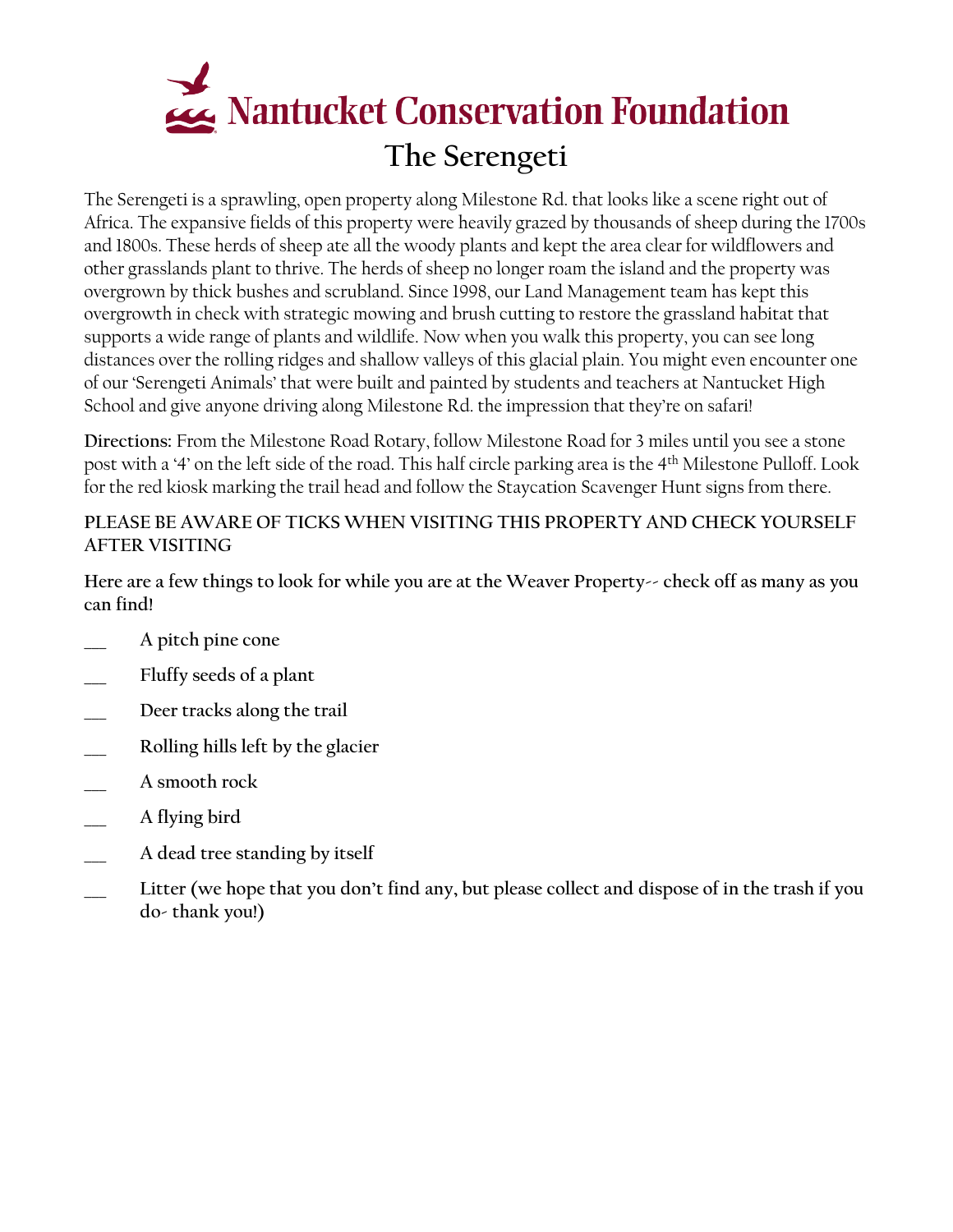## **Windswept Bog**<br>Windswept Bog

Windswept Bog and the surrounding area are experiencing yet another change in activity and use at the start of this new decade. In the early 1900's, the roads and flumes of Windswept were built in order to move water and grow cranberries in cultivated bogs. These bogs made use of the deposits of peat and existing wetlands to establish a crop for harvest that became a New England staple and source of income for local Nantucketers. Producing cranberries for over 100 years, Windswept transitioned to an organic bog in 2004. In 2018, the decision was made to cease cranberry production on the bog due to economic considerations and concerns about Polpis harbor water quality. The Foundation is now planning for a wetland restoration project for this bog in collaboration with the MA Division of Ecological Restoration. This project will look to bring back a more diverse and functional wetland system while maintaining access to Stump Pond and the expansive trail system of the Eastern Middle Moors.

**Directions:** From the Milestone Road Rotary, follow Milestone Road for approximately ¼ mile and turn left onto Polpis Road. Follow Polpis Road for approximately 4¾ miles and turn right into the parking lot at Windswept Bog, just past the intersection with Wauwinet Road on the left. Look for the Staycation Scavenger Hunt welcome sign at the beginning of the walking trail to the right of the red kiosk and follow the directions from here.

#### **PLEASE BE AWARE OF TICKS WHEN VISITING THIS PROPERTY AND CHECK YOURSELF AFTER VISITING**

**Here are a few things to look for while you are at the Windswept Bog- check off as many as you can find!**

- **\_\_\_ A water control structure**
- **\_\_\_ A smooth rock**
- **\_\_\_ A cranberry vine growing in the bog**
- **\_\_\_ A cone from a pine tree**
- **\_\_\_ A ditch to bring water to the bogs**
- **\_\_\_ A bush with berries on it**
- **\_\_\_ A flying bird**
- **\_\_\_ Animal tracks in the mud or sand**
- **\_\_\_ Litter (we hope that you don't find any, but please collect and dispose of in the trash if you do- thank you!)**